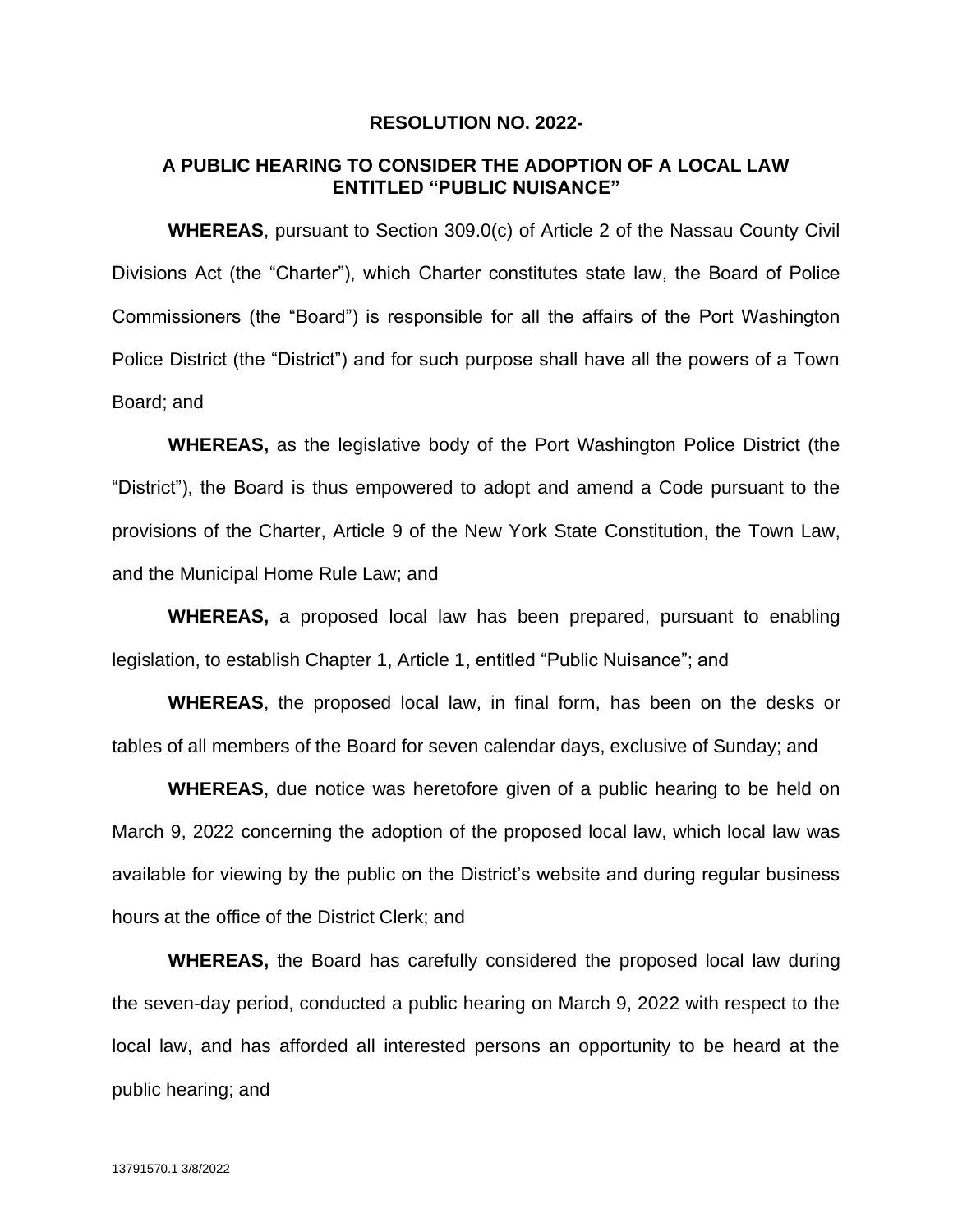**WHEREAS,** in accordance with the State Environmental Quality Review Act and the Act's implementing regulations ("SEQRA"), the adoption of the local law is determined to be a Type II Action pursuant to Section 617.5(c)(33) of the SEQRA Regulations and, as such, no further environmental review is required; and

**WHEREAS**, the Board deems it in the public interest to adopt the proposed local law, to be effective immediately upon filing with the Secretary of State of the State of New York (the "Secretary of State").

# **NOW, THEREFORE, BE IT**

**RESOLVED,** that Local Law No. 1 of 2022 be and is hereby adopted, which local law reads as follows:

## **PORT WASHINGTON POLICE DISTRICT LOCAL LAW NO. 1 of 2022**

# **A LOCAL LAW ADOPTING CHAPTER 1 OF THE DISTRICT CODE ENTITLED "PUBLIC NUISANCE"**

**BE IT ENACTED** by the Board of Police Commissioners of the Port Washington Police District, as follows:

### **Article 1**

### **1-1 Legislative Intent**

The Board of Police Commissioners of the Port Washington Police District finds and determines that the peace, good order, health, safety and ambience of the Police District has been jeopardized, diminished and eroded in certain areas by the careless and unseemly custom and practice of individuals who engage in defecation or urination in public places. The Board also finds that the occurrence of such conduct is detrimental to the health, safety, and welfare of the general public.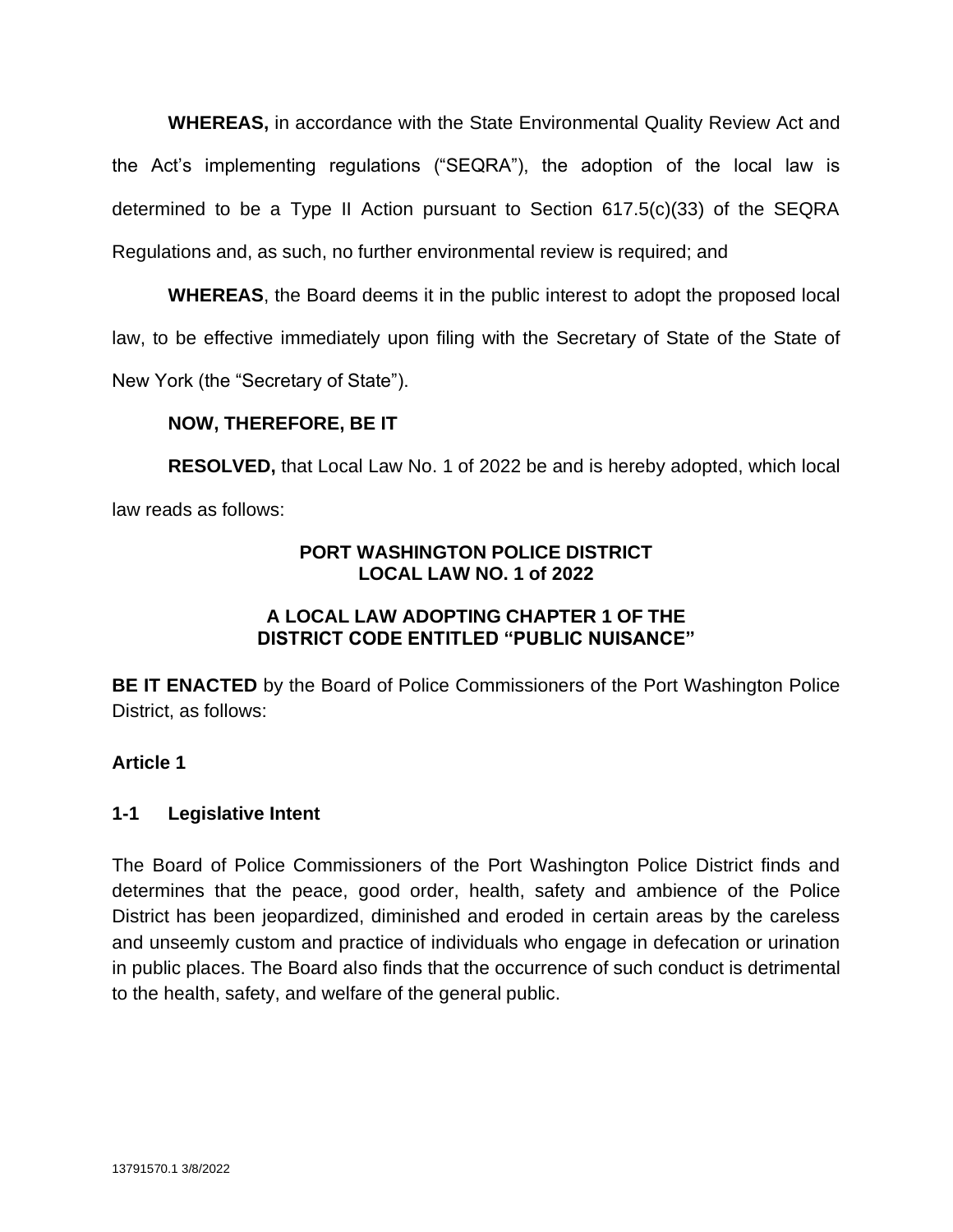# **1-2 Definitions**

Public Place- "Public place" means a place within the geographical boundaries of the Police District to which the public or a substantial group of persons has access, and includes, but is not limited to, highways, sidewalks, transportation facilities, parking lots, schools, places of amusement, parks, playgrounds, community centers, and hallways, lobbies and other portions of apartment houses and hotels not constituting rooms or apartments designed for actual residence.

# **1-3 Prohibition**

No person shall defecate or urinate in any public place, as defined herein, except in a public or private toilet or restroom.

# **1-4 Penalties for Violations**

Any person found guilty of violating Section 1-3 of this chapter shall be subject to a fine of not less than twenty-five (\$25) dollars and not more than one-hundred (\$100) dollars for a conviction of a first offense; upon a conviction of a second offense, within a period of five (5) years of the first conviction, a fine of not less than one-hundred (\$100) dollars and not more than two hundred and fifty (\$250) dollars; and upon a conviction of a third or subsequent offense, within a period of five (5) years of the second conviction, a fine of not less than two hundred and fifty (\$250) dollars and not more than five hundred (\$500) dollars, or by imprisonment not exceeding ten (10) days in jail, or by both such fine and imprisonment.

# **1-5 Severability**

If any clause, sentence, paragraph, subdivision, section or part of this chapter is adjudged invalid by a court of competent jurisdiction, the judgment shall not affect, impair or invalidate the remainder of this chapter but shall be confined in its operation to the clause, sentence, paragraph, section or part of this chapter that shall be directly involved in the controversy in which such judgment shall have been rendered.

### **1-6 Effective Date**

This local law shall take effect immediately upon filing with the Secretary of State;